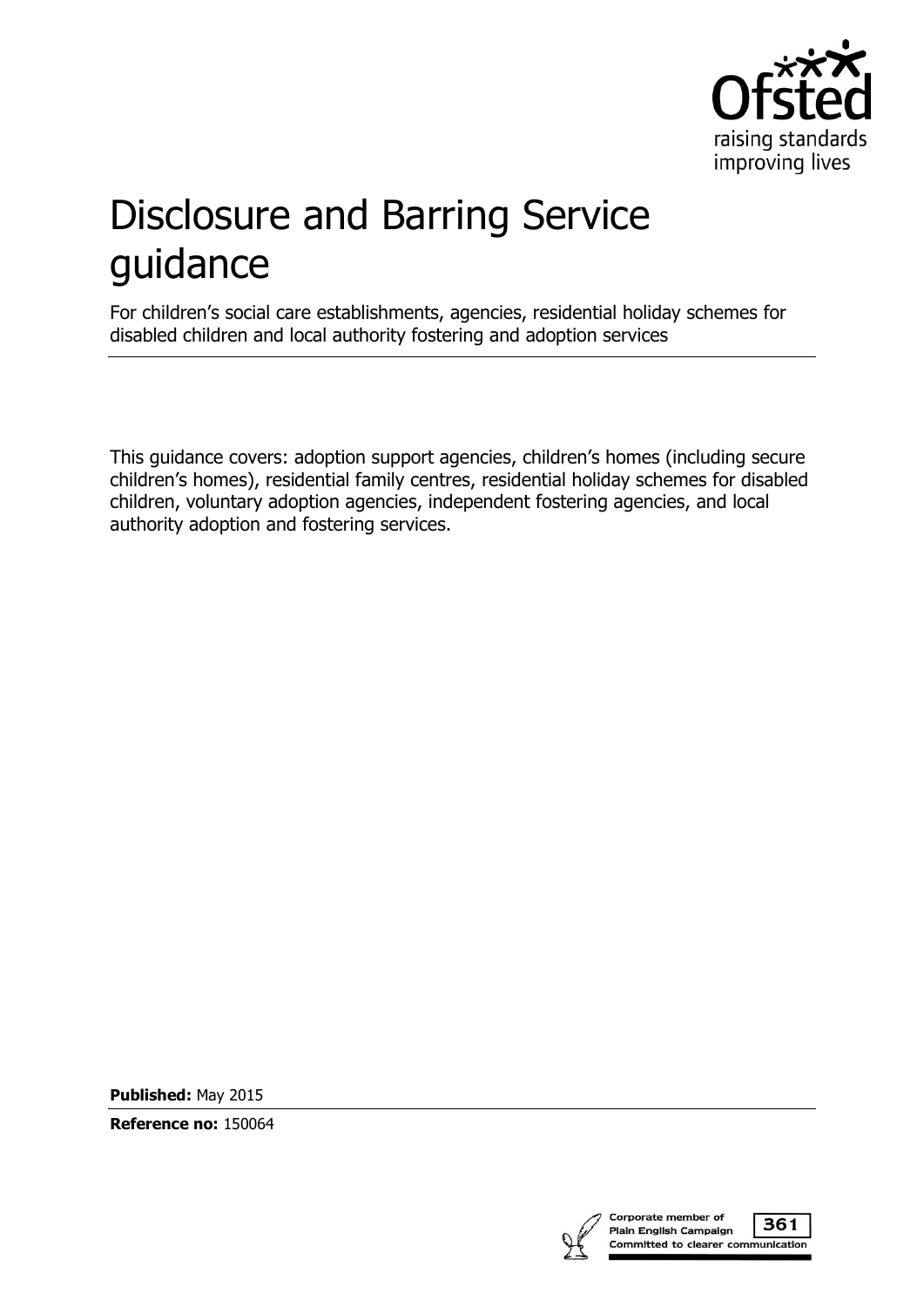The Office for Standards in Education, Children's Services and Skills (Ofsted) regulates and inspects to achieve excellence in the care of children and young people, and in education and skills for learners of all ages. It regulates and inspects childcare and children's social care, and inspects the Children and Family Court Advisory and Support Service (Cafcass), schools, colleges, initial teacher training, further education and skills, adult and community learning, and education and training in prisons and other secure establishments. It assesses council children's services, and inspects services for looked after children, safeguarding and child protection.

If you would like a copy of this document in a different format, such as large print or Braille, please telephone 0300 123 1231, or email enquiries@ofsted.gov.uk.

You may reuse this information (not including logos) free of charge in any format or medium, under the terms of the Open Government Licence. To view this licence, visit www.nationalarchives.gov.uk/doc/open-government-licence, write to the Information Policy Team, The National Archives, Kew, London TW9 4DU, or email: psi@nationalarchives.gsi.gov.uk.

This publication is available at www.gov.uk/government/organisations/ofsted.

Interested in our work? You can subscribe to our monthly newsletter for more information and updates: http://eepurl.com/iTrDn.

Piccadilly Gate Store Street Manchester M1 2WD

T: 0300 123 1231 Textphone: 0161 618 8524 E: enquiries@ofsted.gov.uk W: www.gov.uk/government/organisations/ofsted

No. 150064

 $\mathsf{Of}^{\mathsf{xxx}}_{\mathsf{C}}$ 

© Crown copyright 2015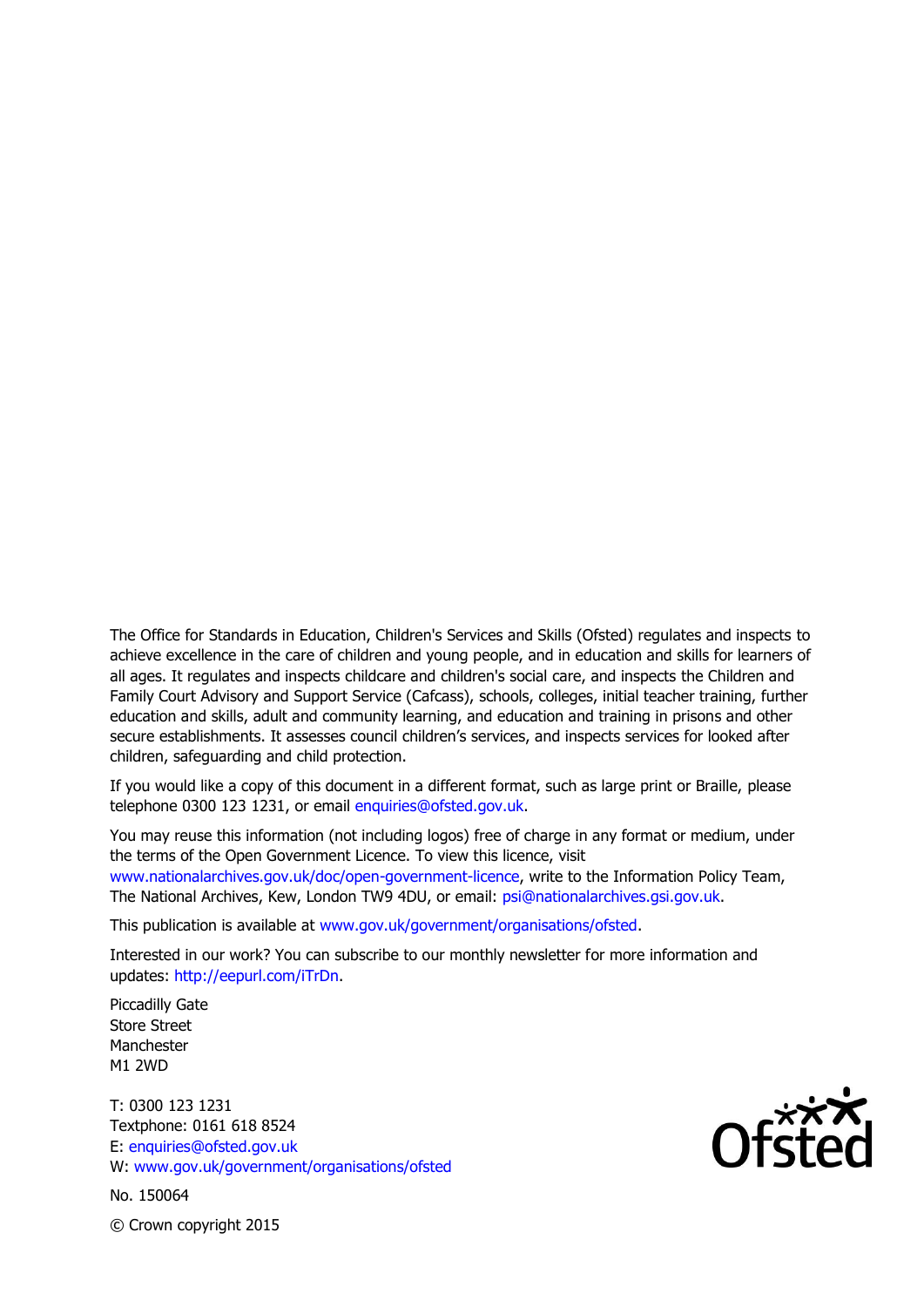# **Contents**

| <b>Introduction</b>                                                        | 4  |
|----------------------------------------------------------------------------|----|
| <b>Types of certificate</b>                                                | 5  |
| The update service                                                         | 6  |
| What a children's social care provider or manager must do                  | 7  |
| Action a provider or manager must take if concerned about a person's       |    |
| suitability to work with children                                          | 8  |
| <b>Students on work placements and volunteers</b>                          | 8  |
| <b>Agency staff</b>                                                        | 8  |
| Changes to the legislative framework relating to DBS certificates          | 9  |
| Annex $A$ – Regulations which are relevant to deciding whether a person    |    |
| undertakes work which satisfies the criteria for Enhanced criminal records |    |
| certificates and barring information                                       | 11 |
| Police Act 1997 (Criminal Records) Regulations 2002                        | 11 |
| [5A Enhanced criminal record certificates: prescribed purposes]            | 11 |
| Police Act 1997 (Criminal Records) Regulations 2002                        | 12 |
| [5C Definition of "work with children"]                                    | 12 |
| Police Act 1997 (Criminal Records) (No 2) Regulations 2009                 | 14 |
| 5. Suitability information relating to children                            | 14 |
| Annex $B -$ List of regulations relating to the employment of a person to  |    |
| work for the purposes of an agency, establishment or holiday scheme for    |    |
| disabled children                                                          | 16 |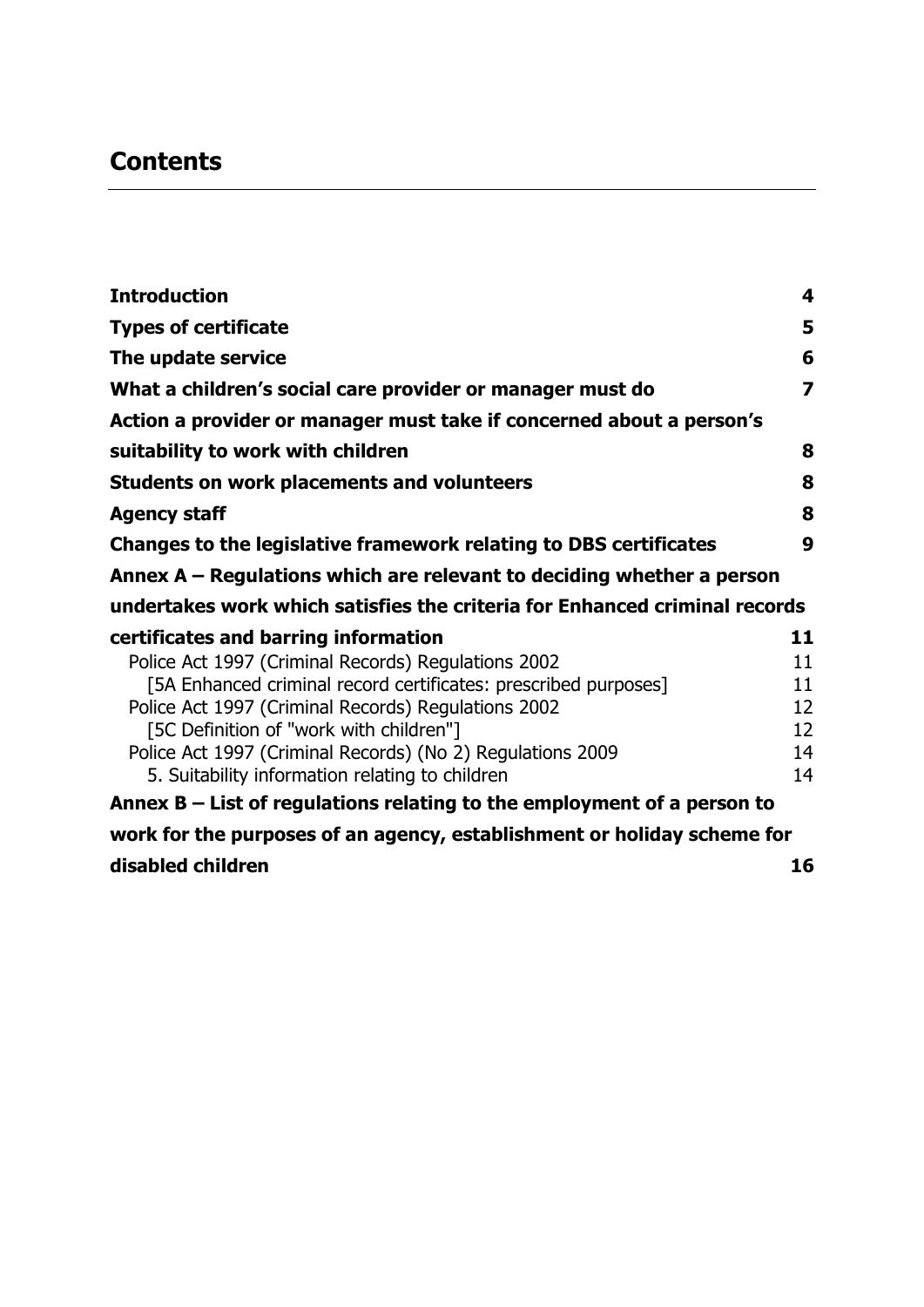

# <span id="page-3-0"></span>**Introduction**

- 1. This guidance explains how Ofsted's inspectors will evaluate providers' and managers' administration and use of the Disclosure and Barring Service (DBS) checks and certificates. It includes information about online status checks. The guidance takes immediate effect from date of publication.
- 2. The guidance relates to the following types of children's social care services:
	- adoption support agencies
	- children's homes, including secure children's homes
	- $\blacksquare$  independent fostering agencies
	- residential family centres
	- residential holiday schemes for disabled children
	- voluntary adoption agencies<sup>1</sup>
	- $\blacksquare$  local authority adoption and fostering services.<sup>2</sup>
- 3. DBS certificates provide information about a person's criminal record history at a point in time and may contain information about their suitability to work with children. Information in certificates must always be considered alongside other relevant information to determine a person's suitability to work with children.
- 4. The DBS offers a voluntary update service that allows a person's status to be checked online. This removes the need for multiple checks. Further information on the update service can be found in paragraphs 12 to 14.
- 5. All staff and volunteers of the services listed in paragraph 2 may be eligible for a DBS check, depending on the nature of the work they undertake. Eligibility for DBS certificates is determined in accordance with the Police Act 1997.<sup>3</sup>
- 6. Employers must understand whether the work a person undertakes, or will undertake, makes them eligible for a DBS check.

 $<sup>1</sup>$  Voluntary adoption agencies only have a registered provider. The law does not require a manager to</sup> register.

 $2$  While only local authority fostering and adoption services are covered by regulations, it is good practice that this guidance is followed by local authorities in relation to how they manage DBS checks for all of their staff.

<sup>3</sup> [www.legislation.gov.uk/ukpga/1997/50/contents.](http://www.legislation.gov.uk/ukpga/1997/50/contents)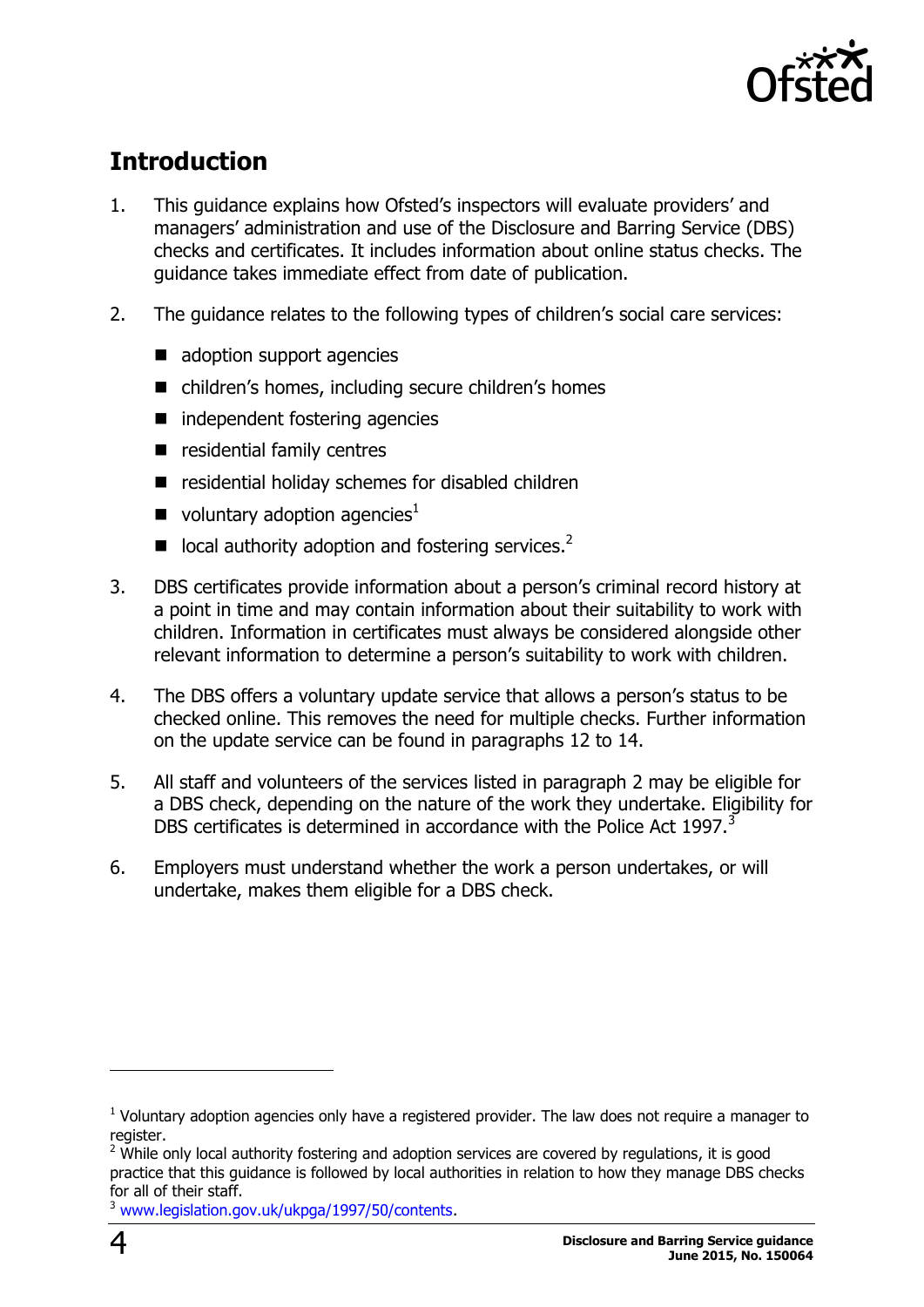

# <span id="page-4-0"></span>**Types of certificate**

- 7. There are three types of certificate that can be issued:
	- **Standard:** this provides information about a person's criminal record and includes convictions and cautions, which are not protected convictions or cautions. 4 To be eligible for a standard certificate, the position must be included in the Rehabilitation of Offenders Act (ROA) 1974 (Exceptions) Order 1975.
	- Enhanced: this is only available in prescribed circumstances.<sup>5</sup> It provides the same information as a standard certificate but may contain information held by the local police that is considered to be reasonably relevant and in their opinion, ought to be included. To be eligible for an enhanced certificate, the position must be included in both the ROA 1974 Exceptions Order 1975 and in the Police Act 1997 (Criminal Records) Regulations 2002.
	- Enhanced with suitability information (known on the DBS website **as 'enhanced with list checks'):** in certain circumstances an enhanced criminal record certificate automatically includes information about whether a person is barred from engaging in regulated activity (barring information) and prohibited from working in an establishment or an agency. To be eligible for a check of the children's barred list, the position must be eligible for an enhanced certificate as set out above and be specifically listed in the Police Act 1997 (Criminal Records) (No 2) Regulations 2009. A DBS certificate only provides barring information in the prescribed cases; these are set out in regulation 5C of the Police Act 1997 (Criminal Records) Regulations 2009.
- 8. A person who is included in the children's barred list commits an offence, under the 'Safeguarding Vulnerable Groups Act 2006', if they engage in regulated activity from which they are barred. This includes providing, or working in, a service as listed in paragraph 2.
- 9. A provider commits an offence if they knowingly permit a person who is included on the children's barred list to engage in regulated activity. Providers

 $\overline{a}$ 

<sup>&</sup>lt;sup>4</sup> Convictions and cautions are defined in article 2A of the 1975 Order. The DBS website states `All cautions and convictions for specified serious violent and sexual offences, and other specified offences of relevance for posts concerned with safeguarding children and vulnerable adults, will remain subject to disclosure. In addition, all convictions resulting in a custodial sentence, whether or not suspended, will remain subject to disclosure, as will all convictions where an individual has more than one conviction recorded.' For more information on which cautions must be disclosed see: 'DBS filtering guide'; [www.gov.uk/government/publications/dbs-filtering-guidance.](http://www.gov.uk/government/publications/dbs-filtering-guidance)

<sup>&</sup>lt;sup>5</sup> An enhanced certificate may only be obtained for prescribed purposes as set out in regulation 5A of the Police Act 1997 (Criminal Records) Regulations 2002 (set out in full in Annex A). In addition, standard and enhanced DBS certificates may only be obtained where required for the purposes of asking an exempted question within the meaning of the Rehabilitation of Offenders Act 1974.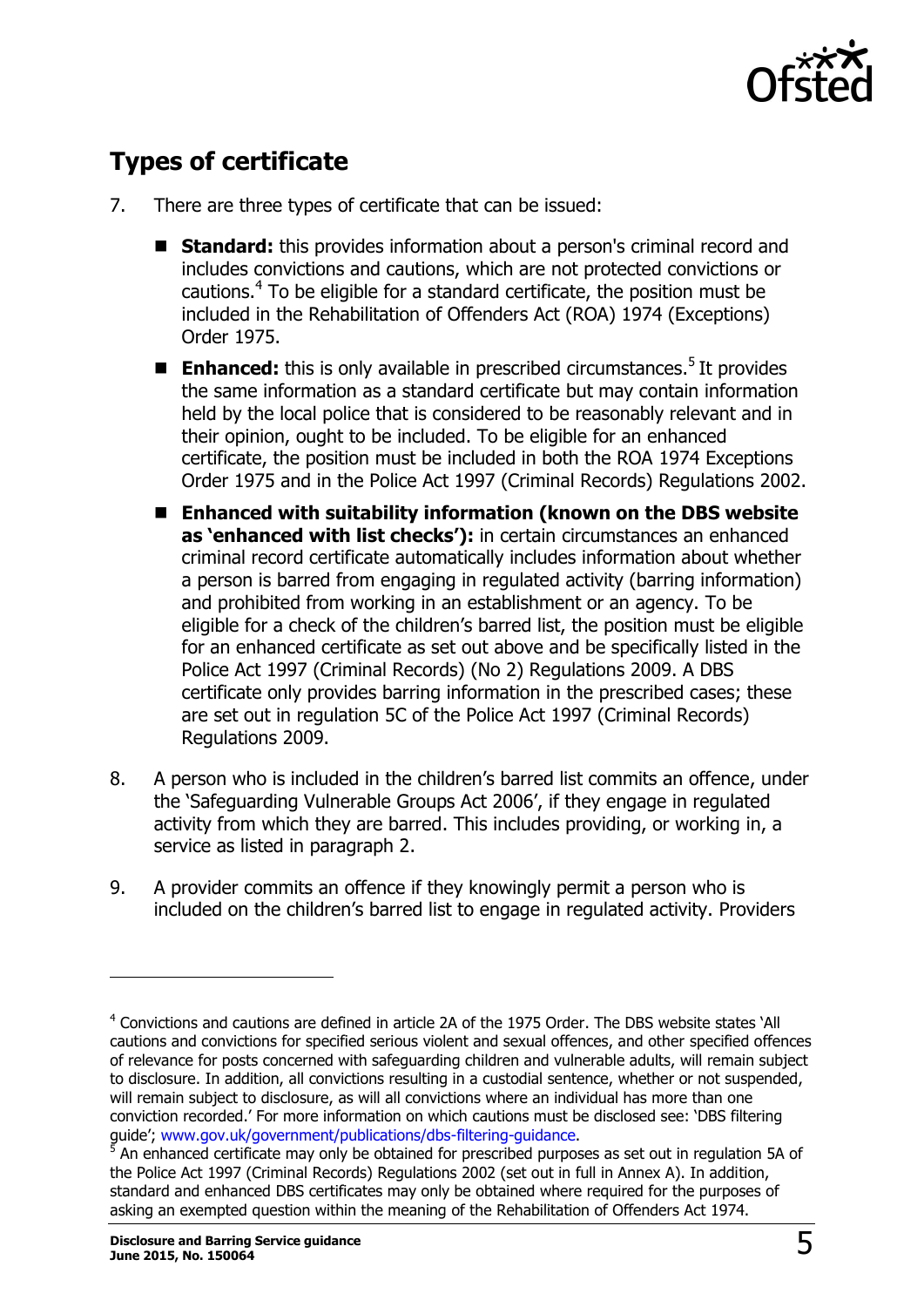

and managers must fully investigate any information, which indicates that a person may be barred from working with children.

10. Providers and managers should ensure that they keep up-to-date with what does and does not constitute regulated activity.<sup>6</sup> Changes to the work that a member of staff or volunteer undertakes may require them to obtain a DBS certificate where previously this was unnecessary. A change to the nature of the work a person undertakes may also require a different type of DBS check (see paragraphs 7 to 9) in order for the person to undertake that work. In these cases, the new type of DBS check and certificate should be obtained before the person commences that work. For example, where the work of a member of the administration team changes to include working directly with children, the provider/manager must consider whether there is a change in DBS requirements.

# <span id="page-5-0"></span>**The update service**

- 11. From 1 July 2013, the DBS implemented a subscription service called the DBS update service.<sup>7</sup> By subscribing to this service, a person can provide their current or new employer with the ability to continually check the status of their existing certificate. The person must pay an annual fee for the subscription. $8$
- 12. The providers listed in paragraph 2 can use the online checking service, with the agreement of the person who obtained the DBS certificate, to carry out an instant online status check.<sup>9</sup> This status check shows if any new information is available since the certificate was issued. The update will either state that there is no new information, or that new information is available but it will not include the specific detail; a new DBS certificate must be obtained.

 $6$  Regulated activities are defined for these purposes by the Safeguarding Vulnerable Groups Act 2006 as amended by the Protection of Freedoms Act 2012.

<sup>&</sup>lt;sup>7</sup> DBS update service: [www.gov.uk/dbs-update-service.](http://www.gov.uk/dbs-update-service)

 $8$  At the time of issue of this guidance this cost £13 per annum.

<sup>&</sup>lt;sup>9</sup> Guidance for providers on when they can ask for a DBS certificate: [www.gov.uk/disclosure-barring](http://www.gov.uk/disclosure-barring-service-check/arranging-checks-as-an-employer)[service-check/arranging-checks-as-an-employer.](http://www.gov.uk/disclosure-barring-service-check/arranging-checks-as-an-employer)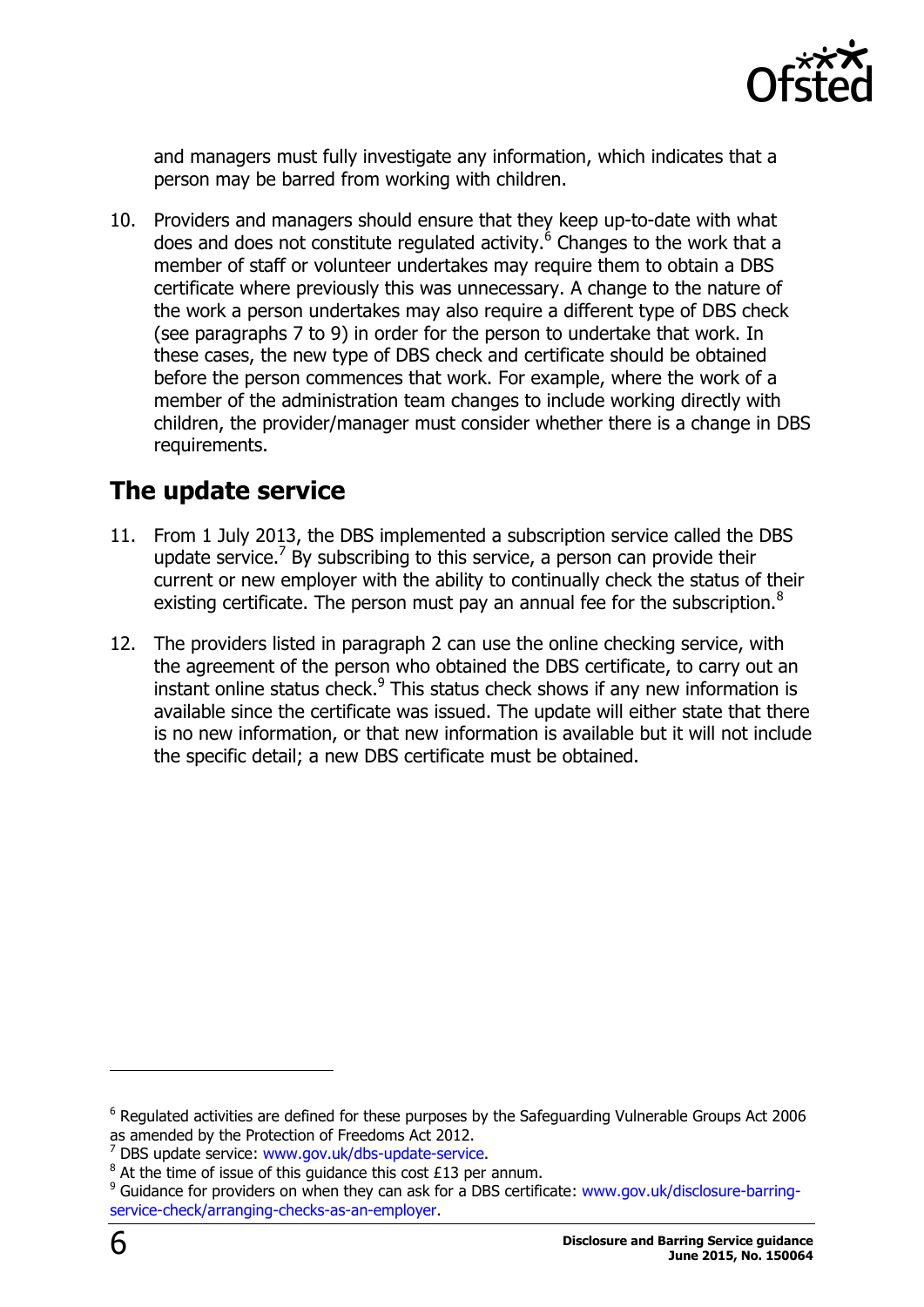

- 13. The following must be in place before a provider or manager can undertake online status checks on their potential employees, employees or volunteers.
	- The individual member of staff/volunteer must have subscribed to the DBS update service.
	- The provider must have the individual member of staff/volunteer's consent to check their DBS status online.
	- The provider or manager must have taken action to ensure that they can comply with the DBS code of practice.<sup>10</sup>

# <span id="page-6-0"></span>**What a children's social care provider or manager must do**

- 14. Under the Care Standards Act  $2000<sub>1</sub><sup>11</sup>$  everyone who works at an establishment or residential holiday scheme for disabled children, or for the purposes of an agency or local authority fostering and adoption service, must be 'fit' to do so.
- 15. A provider or manager must review the information contained in an up-to-date DBS certificate and decide whether this reveals any concerns about the person's suitability to work with children. The review must take place before the person is engaged in work at any of the services listed in paragraph 2. Where there are concerns, the provider or manager must demonstrate how they have used the information to come to their conclusion about whether or not to engage the person.
- 16. A person who works at the services listed in paragraph 2 must also continue to meet the regulatory requirements under the Care Standards Act 2000 after the initial recruitment process. The relevant regulations are set out in Annex B. Where there are concerns, inspectors will evaluate how a provider or manager has re-checked a person's suitability to work with children. Where appropriate, this must include how they have re-checked a person's criminal record history by requesting the person to apply for another DBS check and showing them the certificate once obtained.
- 17. The DBS advises providers or managers to have a policy that outlines how they will manage checks and certificates.<sup>12</sup> A policy on obtaining DBS checks and certificates should support verification that those who work with children and young people are suitable on recruitment and remain suitable. For example, it is good practice to clarify when a person's online DBS status will be checked (see paragraphs 11 to 13), when to re-check those who do not subscribe to the online checking service and what records will be kept about checks and certificates.

-

<sup>&</sup>lt;sup>10</sup> DBS code of practice; [www.gov.uk/government/publications/dbs-code-of-practice.](http://www.gov.uk/government/publications/dbs-code-of-practice)

<sup>&</sup>lt;sup>11</sup> Care Standards Act 2000; [www.legislation.gov.uk/ukpga/2000/14/contents.](http://www.legislation.gov.uk/ukpga/2000/14/contents)

<sup>&</sup>lt;sup>12</sup> DBS guidance for employers: [www.gov.uk/dbs-check-requests-guidance-for-employers.](http://www.gov.uk/dbs-check-requests-guidance-for-employers)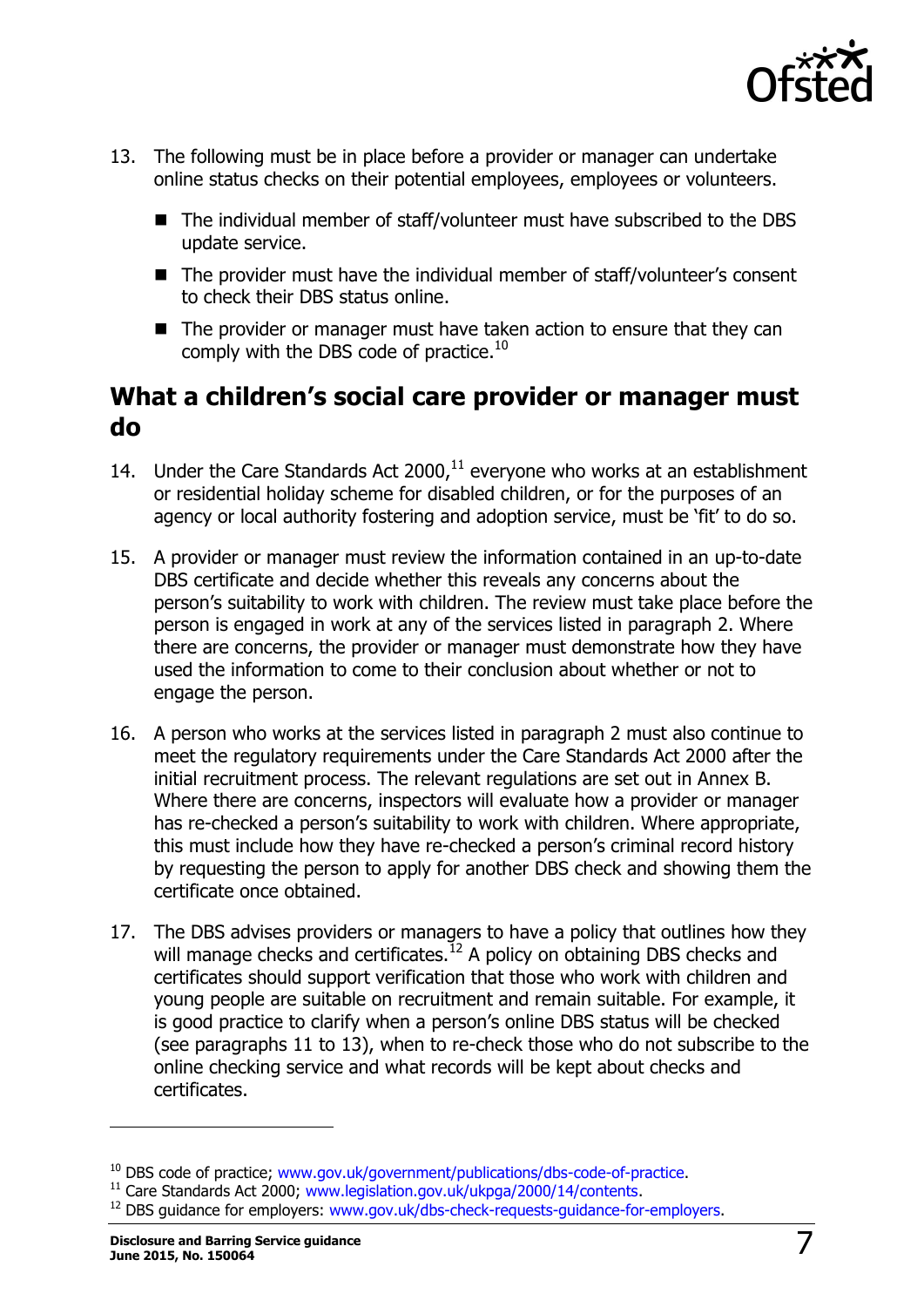

18. Inspectors will consider how safely a provider or manager manages DBS checks and certificates as part of their assessment of a provider's recruitment and retention of anyone engaged to work at an establishment or for an agency.

# <span id="page-7-0"></span>**Action a provider or manager must take if concerned about a person's suitability to work with children**

- 19. A new DBS certificate should be obtained if:
	- **E** a person's online status check shows that there is a change to his or her status
	- $\blacksquare$  there are concerns that a person, who does not subscribe to the update service, may have an undisclosed conviction or caution.
- 20. In the circumstances outlined in paragraph 19, providers or managers must:
	- $\blacksquare$  take immediate action to ensure that the person poses no risk, and will continue to pose no risk, to children and young people
	- ask the person to obtain a new DBS certificate without delay
	- notify Ofsted if it is clear that there is a serious complaint about the person working at a registered establishment or agency, as required by regulations made under the Care Standards Act 2000.

# <span id="page-7-1"></span>**Students on work placements and volunteers**

21. All social care providers and managers must examine an enhanced DBS certificate for any student or volunteer over the age of 16 who will engage in regulated activity relating to children and young people.

# <span id="page-7-2"></span>**Agency staff**

22. Providers and managers are responsible for ensuring that staff, including agency staff, who work at their establishment or for their agency/service, are safely recruited and that appropriate checks are carried out. A provider or manager must be able to demonstrate that they have checked any member of staff from an agency meets the relevant recruitment regulatory requirements for establishments, agencies, local authority fostering and adoption services, and residential holiday schemes for disabled children. This includes seeing a current DBS certificate for the person. $^{13}$ 

 $13$  See Annex B for detail of the regulations which apply to each type of establishment, agency, residential holiday scheme for disabled, or local authority fostering and adoption service.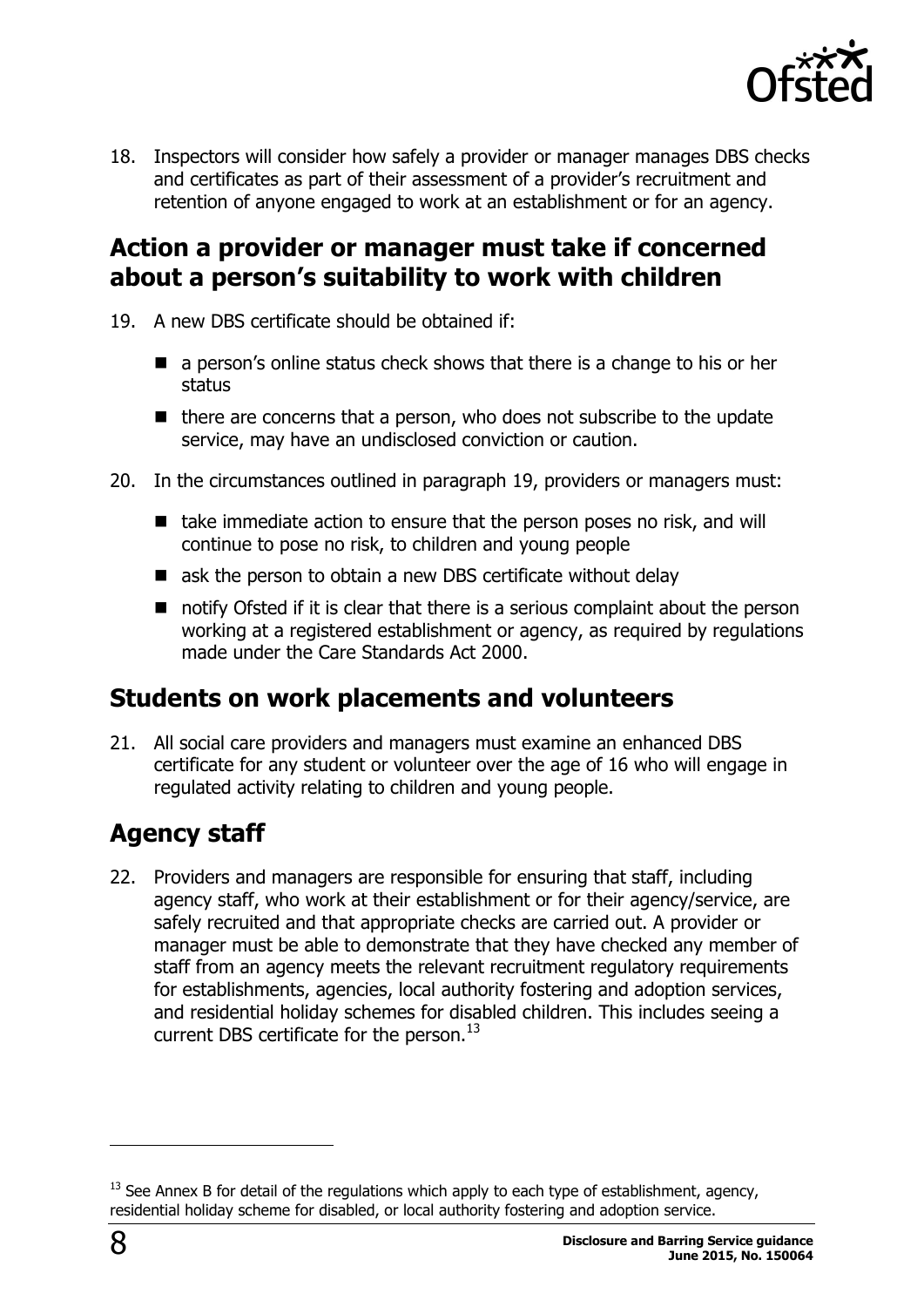

# <span id="page-8-0"></span>**Changes to the legislative framework relating to DBS certificates**

23. **Administrative and auxiliary staff:** on 30 June 2014, the Rehabilitation of Offenders Act 1974 (Exceptions) Order 1975 was amended.<sup>14</sup> Auxiliary and administration staff are now eligible for a standard DBS check if they are:

■ working at a children's home or a residential family centre or

- $\blacksquare$  employed or undertaking work for the purposes of a local authority adoption or fostering service, an independent fostering agency, voluntary adoption agency or adoption support agency, where in the course of their normal duties they have access to personal or sensitive information about children.
- 24. Providers and managers of the services listed in paragraph 23 must ensure that they see a suitable, standard DBS certificate for all auxiliary and administration staff they intend to employ. They must also ensure that all auxiliary and administration staff they employ obtain a standard DBS certificate, if no Criminal Records Bureau (CRB) certificate or DBS certificate has previously been obtained. Ofsted expects providers and managers to ensure this.
- 25. The 2014 Amendment Order however, **does not apply** to auxiliary and administration staff working for a **residential holiday scheme for disabled children**. Such staff will not be eligible for standard DBS check unless they also undertake work that falls within the definition of regulated activity. If they do, a DBS certificate must be obtained.
- 26. **Fostering and adoption panel members** can only obtain either a standard or enhanced DBS certificate if their work does not include direct work with children and young people. However, if a panel member undertakes work, which falls within the definition of regulated activity, he or she will be able to apply for an enhanced certificate with suitability information  $-$  see paragraph  $7$ for definitions of the types of DBS check available. It is therefore essential that proposed panel members remember to request the correct type of DBS check.
- 27. **Non-resident partners of foster carers** do not fall within the definition of regulated activity. They are therefore not eligible to apply for a DBS check. However, Ofsted expects all local authority fostering services and independent fostering agency providers and managers to ensure that children and young people who are fostered are safe in their foster homes. Providers and managers must show that they have an effective policy to monitor foster carer relationships and to guide foster carers on how to manage non-resident

<sup>&</sup>lt;sup>14</sup> The Rehabilitation of Offenders Act 1974 (Exceptions) Order 1975 (Amendment) (England and Wales) Order 2014; [www.legislation.gov.uk/uksi/2014/1707/introduction/made.](http://www.legislation.gov.uk/uksi/2014/1707/introduction/made)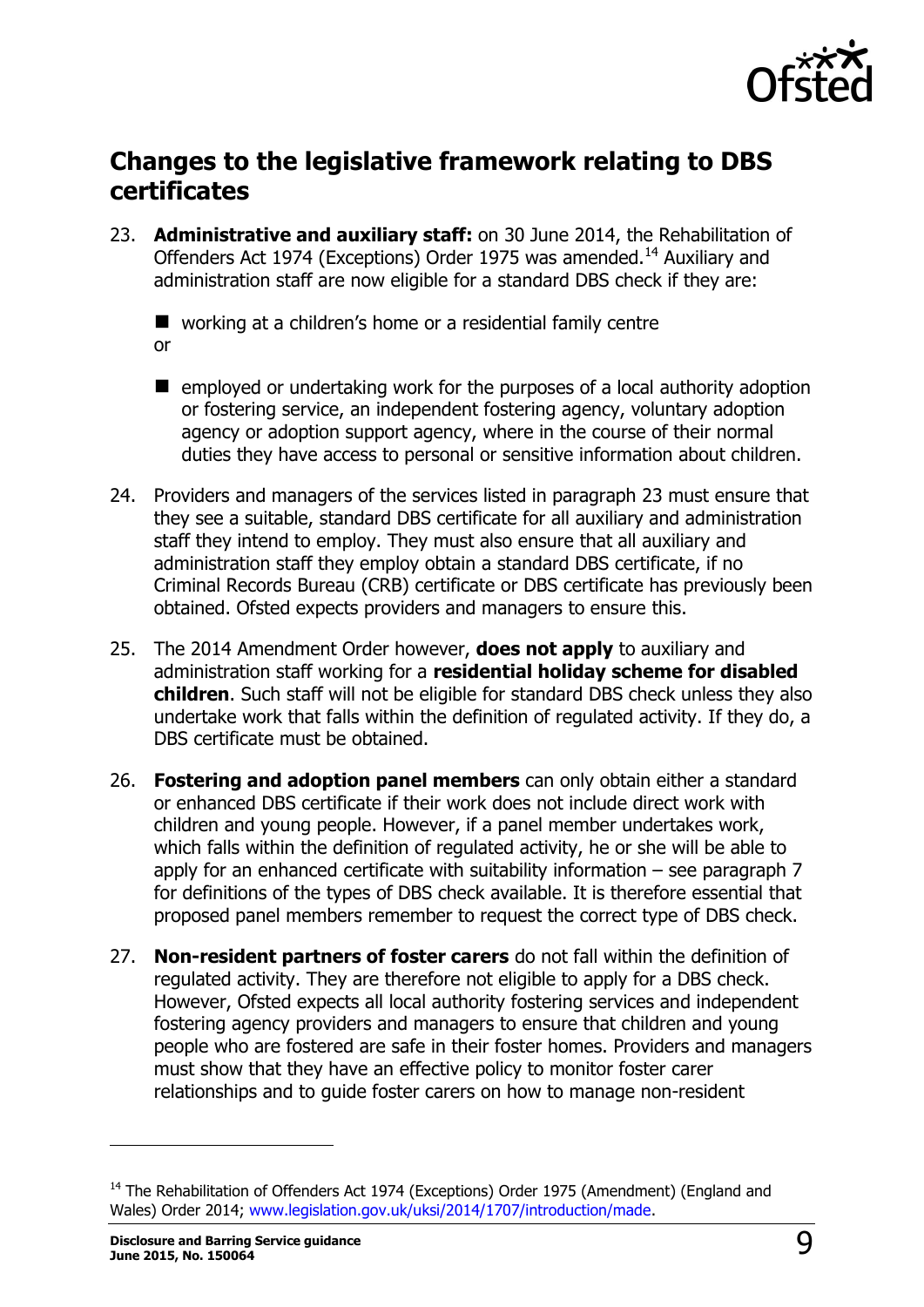

partners' access and responsibilities for the children and young people they foster.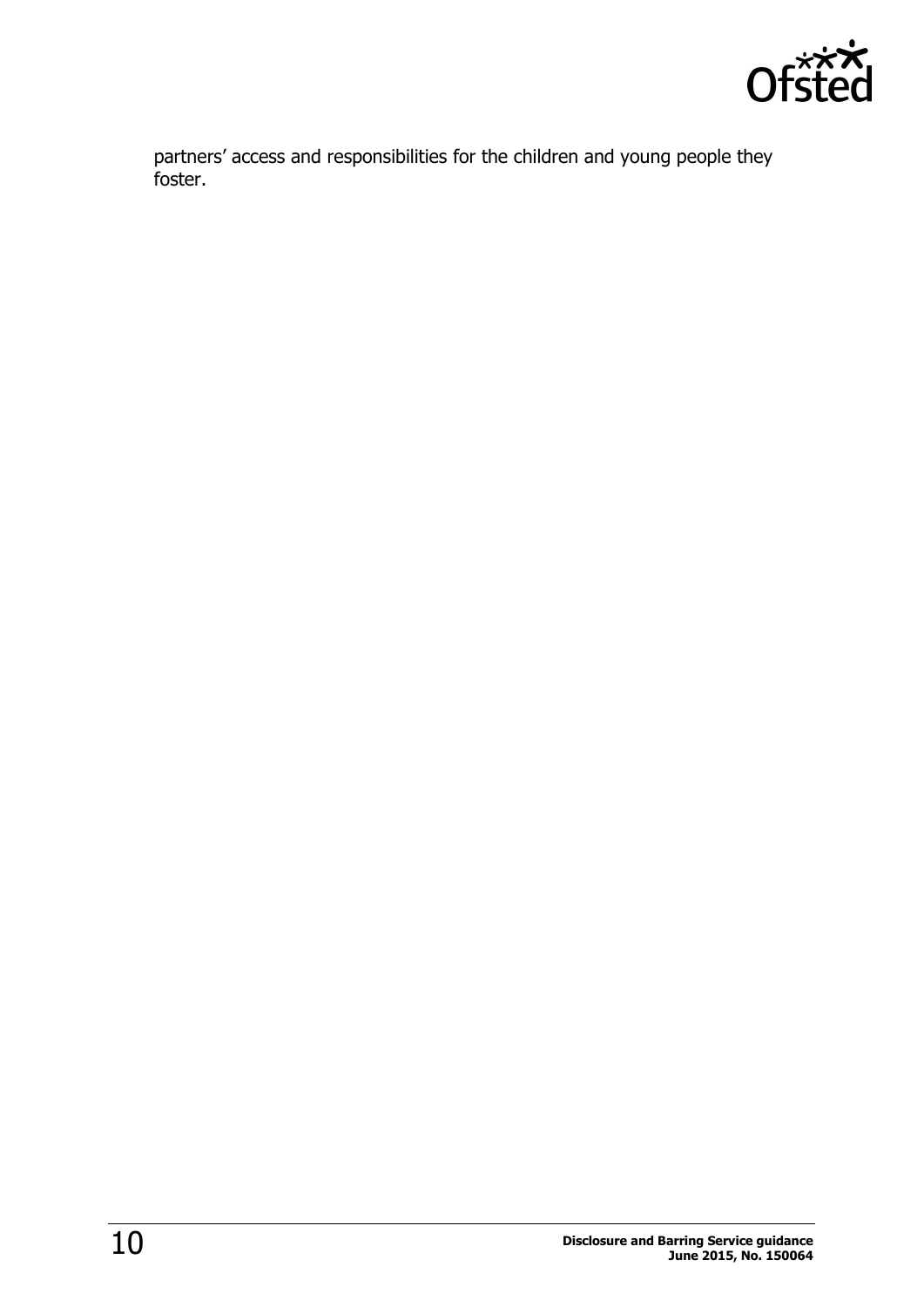

# <span id="page-10-0"></span>**Annex A – Regulations which are relevant to deciding whether a person undertakes work which satisfies the criteria for Enhanced criminal records certificates and barring information**

#### <span id="page-10-1"></span>**Police Act 1997 (Criminal Records) Regulations 2002**

#### <span id="page-10-2"></span>**[5A Enhanced criminal record certificates: prescribed purposes]**

[The purposes for which an enhanced criminal record certificate may be required in accordance with a statement made by a registered person under section 113B (2)(b) of the Act are prescribed as follows, namely the purposes of—

[(a) considering the applicant's suitability in the circumstances set out in regulation 5C;]

 $[(aa) \dots]$ 

[(b) considering the applicant's suitability in the circumstances set out in regulation 5B;]

 $[(ba)$ . . .] and  $[(bb)$ . . .]

- [(c) obtaining or holding an operating licence under Part 5 of the Gambling Act 2005 for the purposes of that Act;
- (d) obtaining or holding a personal licence under Part 6 of the Gambling Act 2005 for the purposes of that Act;
- (e) considering an individual's suitability for a position as Commissioner for the Gambling Commission and for any office or employment in the Commissioners' service;]
- (f) obtaining or holding a licence under section 5 or 6 of the National Lottery etc Act 1993 (running or promoting lotteries);

 $[(g) \dots$ to  $(u) \dots$ 

- (v) . . . considering the suitability of any person appointed by the Commissioner [for Older People in Wales] to assist him in the discharge of his functions or authorised to discharge his functions on his behalf;
- $(w)$  . . . ]
- $f(x)$  considering the applicant's suitability for work as a person who provides immigration advice or services as defined in section 82(1) of the Immigration and Asylum Act 1999 and is--
- (i) a registered person under Part 5 of that Act, or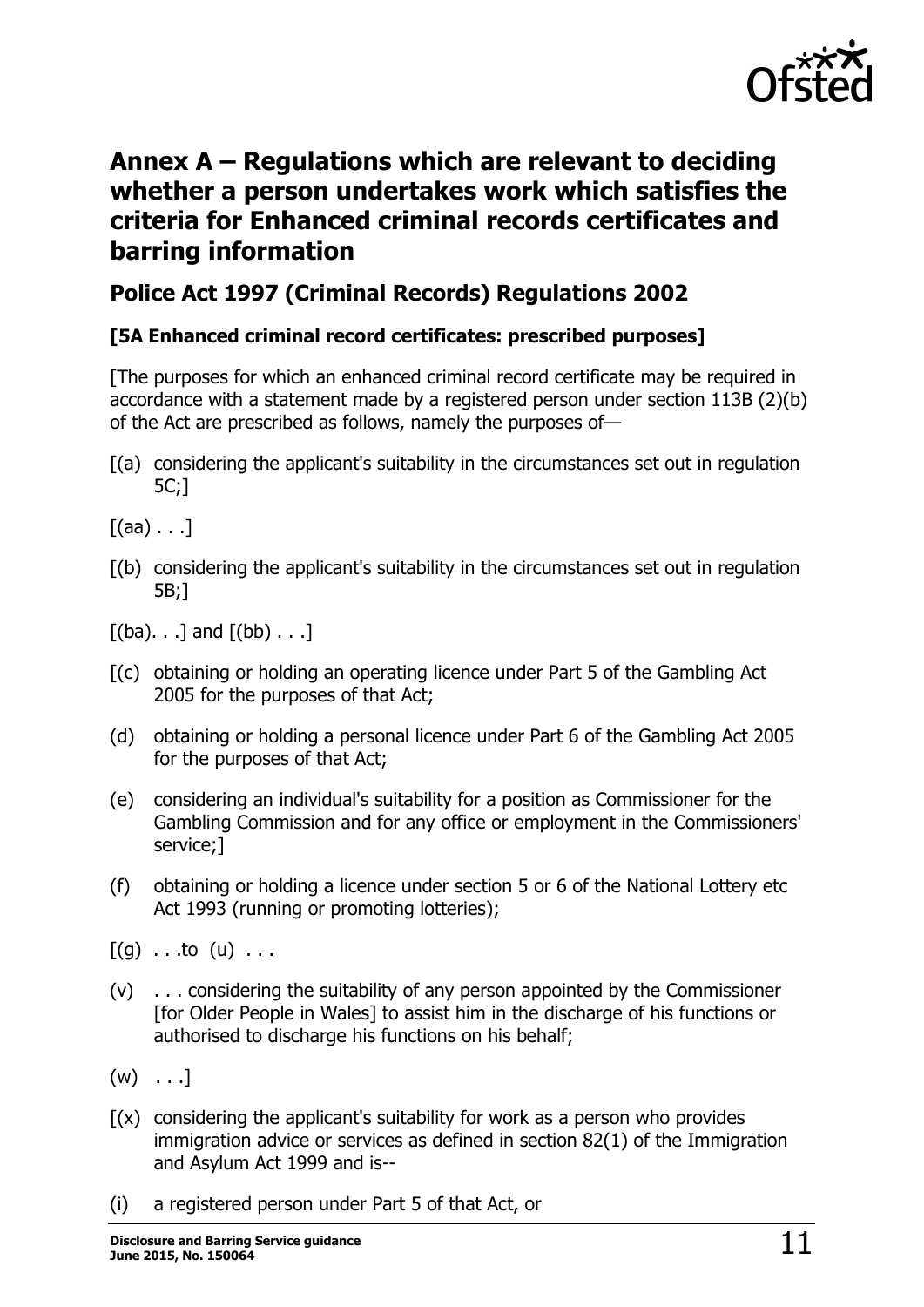

- (ii) a person who acts on behalf of and under the supervision of such a registered person, or
- (iii) a person who is exempt by section  $84(4)(a)$  to (c) of that Act;
- (y) considering the applicant's suitability to obtain or retain a licence under regulation 5 of the Misuse of Drugs Regulations 2001 or under Article 3(2) of Regulation 2004/273/EC or under Article 6(1) of Regulation 2005/111/EC where the question relates to any person who as a result of his role in the body concerned is required to be named in the application for such a licence (or would have been so required if that person had had that role at the time the application was made); . . .
- $(z) \ldots$ ] to  $[(zc) \ldots]$
- [(zd) considering an individual's suitability to have in their possession, to acquire or to transfer, prohibited weapons or ammunition to which section 5 of the Firearms Act 1968 applies][;
- (ze) assessing the suitability of a person for any office or employment which relates to national security]
- (zf) considering the applicant's suitability to obtain or hold a taxi driver licence.

## <span id="page-11-0"></span>**Police Act 1997 (Criminal Records) Regulations 2002**

#### <span id="page-11-1"></span>**[5C Definition of "work with children"]**

The circumstances referred to in regulation 5A(a) are

- (a) considering the applicant's suitability to engage in any activity which is a regulated activity relating to children within the meaning of Part 1 of Schedule 4 to the Safeguarding Vulnerable Groups Act 2006 as it had effect immediately before the coming into force of section 64 of the Protection of Freedoms Act 2012;
- (b) considering the applicant's suitability to engage in any activity which is a regulated activity relating to children within the meaning of Part 1 of Schedule 4 to the Safeguarding Vulnerable Groups Act 2006;
- (c) a decision made by an adoption agency within the meaning of section 2 of the Adoption and Children Act 2002, or the compiling of a report for the authority making a decision in respect of an application to be a special guardian within the meaning of section 14A of the Children Act 1989, as to a person's suitability to adopt a child or be a special guardian, including obtaining information in respect of any person aged 18 years or over living in the same household as the prospective adopter or special guardian;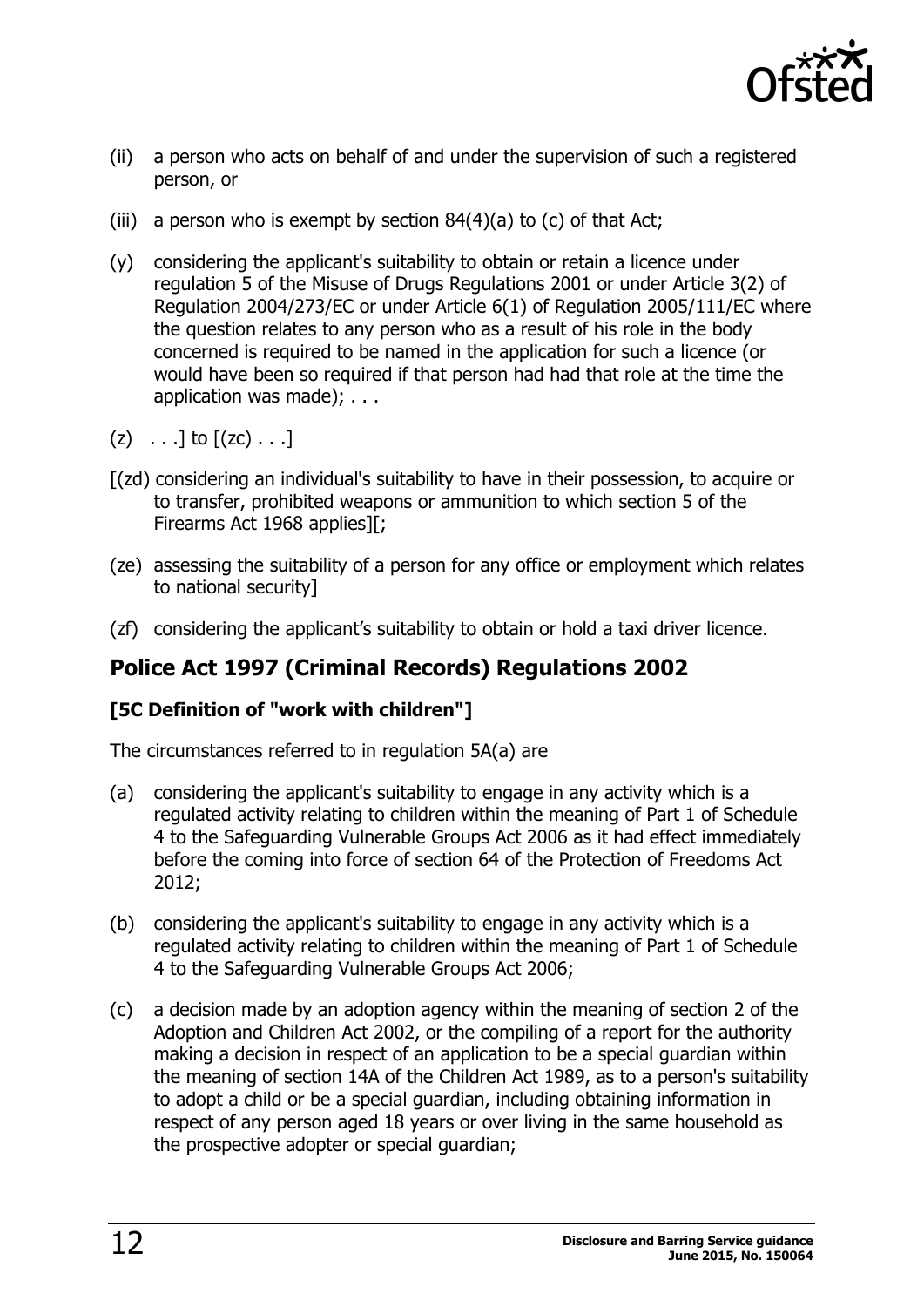

- (d) registration for child minding or providing day care under Part 2 of the Children and Families (Wales) Measure 2010, including assessing the suitability of any person to have regular contact with a child who is--
- (i) aged 16 or over and living on the premises at which the child minding or day care is being or is to be provided;
- (ii) aged 16 or over and working, or who will be working, on the premises at which the child minding or day care is being or is to be provided at times when such child minding or day care is being or is to be provided;
- (e) registration under Chapters 2, 3 or 4 of Part 3 of the Childcare Act 2006 (regulation of provision of childcare in England), including assessing the suitability of any person to have regular contact with a child who is--
- (i) aged 16 or over and living on the premises at which the childcare is being or is to be provided;
- (ii) aged 16 or over and working on the premises at which the childcare is being or is to be provided at times when such childcare is being or is to be provided;
- (f) placing children with foster parents in accordance with any provision of, or made by virtue of, the Children Act 1989 or the Children (Northern Ireland) Order 1995 or the exercise of any duty under or by virtue of section 67 of that Act or Article 108 of that Order (welfare of privately fostered children), including obtaining information in respect of any person who is--
- (i) aged 18 or over and living in the same household as a person who is, or who wishes to be approved as, a foster parent within the meaning of section 53(7)(a) or (b) of the Safeguarding Vulnerable Groups Act 2006;
- (ii) aged 16 or over and living in the same household as a person who fosters, or intends to foster, a child privately within the meaning of section 66(1) of the Children Act 1989 or who is otherwise a private foster parent within the meaning of section 53(7)(c) and (8) of the Safeguarding Vulnerable Groups Act 2006;
- (g) obtaining information in respect of any person who is aged 16 or over and who lives in the same household as an individual who is having or who has had their suitability assessed for the purposes of--
- (i) engaging in any activity which is regulated activity relating to children within the meaning of Part 1 of Schedule 4 to the Safeguarding Vulnerable Groups Act 2006 or as it had effect immediately before the coming into force of section 64 of the Protection of Freedoms Act 2012;
- (ii) working in a further education institution (within the meaning of section 140 of the Education Act 2002) where the normal duties of that work involve regular contact with children; or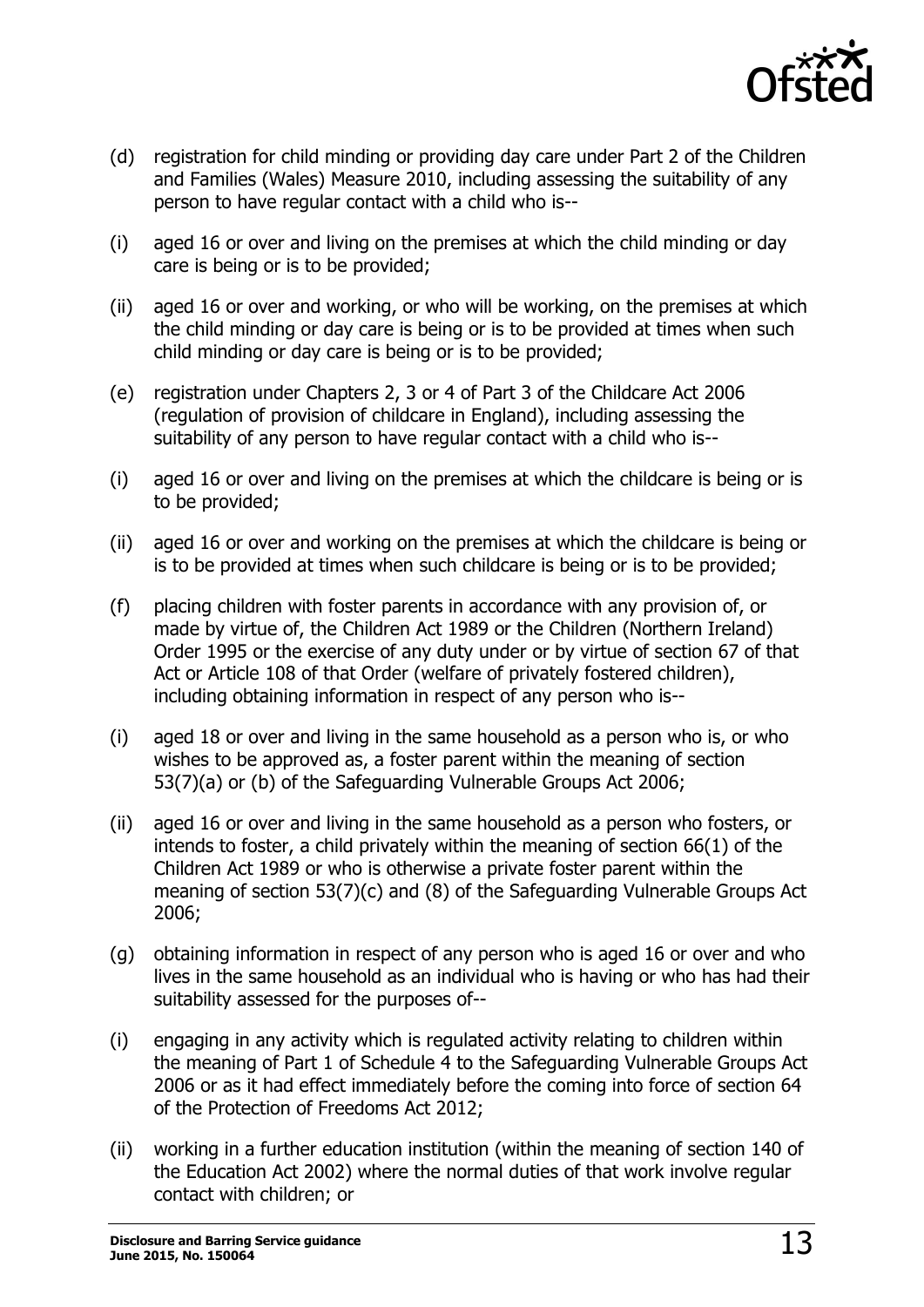

(iii) working in a 16 to 19 Academy (within the meaning of section 1B of the Academies Act 2010) where the normal duties of that work involve regular contact with children:

where that individual, and the person who lives in the same household, live on the premises where that activity or work would normally take place;

- (h) …….. ()
- (i) work done infrequently which, if done frequently, would be regulated activity relating to children within the meaning of Part 1 of Schedule 4 to the Safeguarding Vulnerable Groups Act 2006 or as it had effect immediately before the coming into force of section 64 of the Protection of Freedoms Act 2012;
- (j) registration under Part II of the Care Standards Act 2000 (establishments and agencies);
- (k) registration under Part IV of the Care Standards Act 2000 (social care workers);
- (l) considering the applicant's suitability for work in a further education institution (within the meaning of section 140 of the Education Act 2002) or a 16 to 19 Academy (within the meaning of section 1B of the Academies Act 2010) where the normal duties of that work involve regular contact with persons aged under 18.]

## <span id="page-13-0"></span>**Police Act 1997 (Criminal Records) (No 2) Regulations 2009**

#### <span id="page-13-1"></span>**5. Suitability information relating to children**

[Cases in which an application for an enhanced criminal records certificate is made for the purposes of--

- (a) considering the applicant's suitability to engage in any activity which is a regulated activity relating to children within the meaning of Part 1 of Schedule 4 to the Safeguarding Vulnerable Groups Act 2006;
- (b) assessing the suitability of a person to have regular contact with children who is aged 16 or over and who lives in the same household as an individual who is having or who has had their suitability assessed for the purposes of engaging in a regulated activity relating to children, where that individual, and the person who lives in the same household, live on the premises where that regulated activity would normally take place;
- (c) considering the suitability of a person for the purposes of registration for childcare, including assessing the suitability of a person to have regular contact with children who is--
- (d) aged 16 or over and living on the premises at which childcare is being or is to be provided;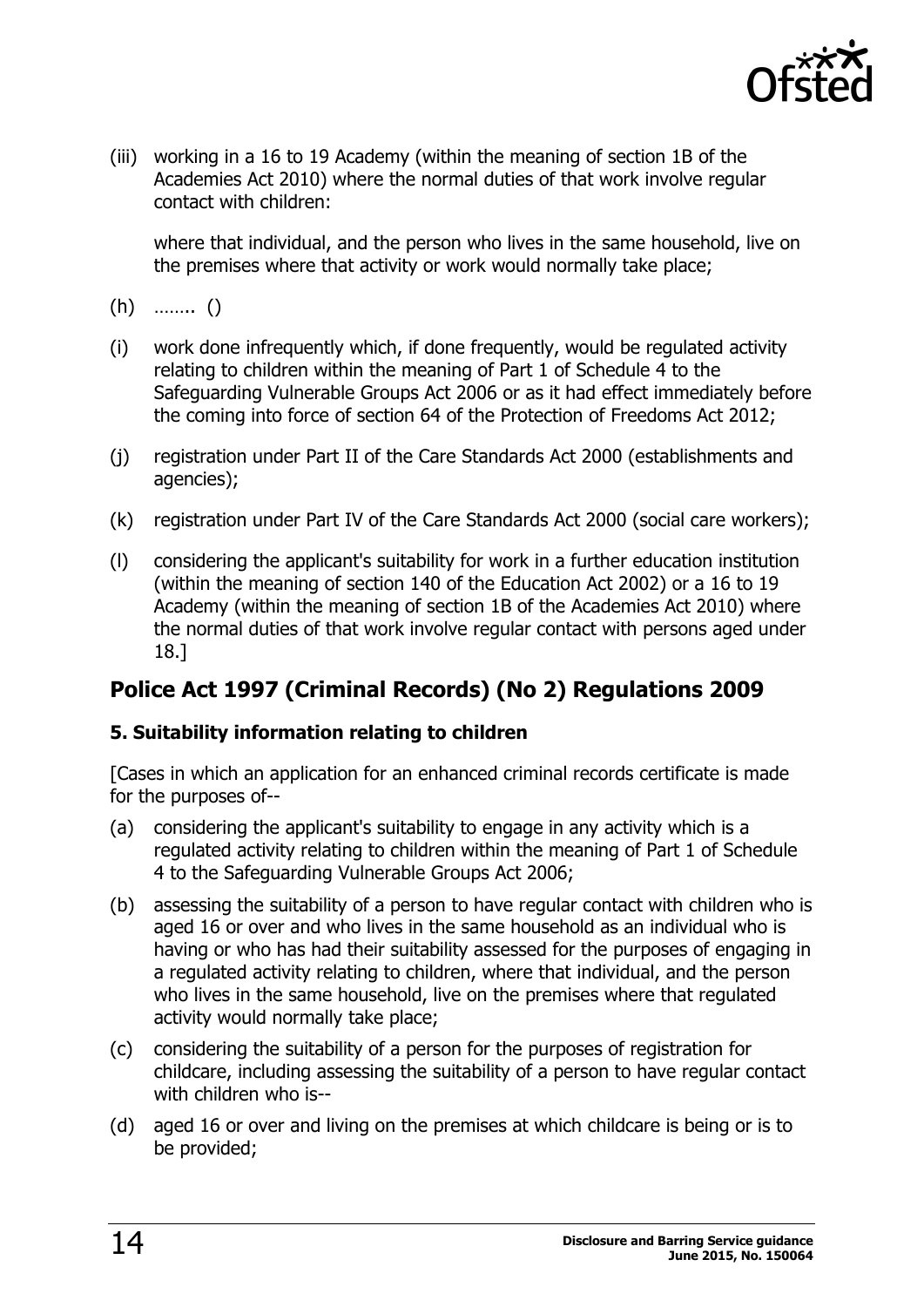

- (i) aged 16 or over and working, or who will be working, on the premises at which childcare is being or is to be provided at times when such childcare is being provided or is to be provided;
- (ii) where that childcare is the provision of child-minding or day care within the meaning of section 19 of the Children and Families (Wales) Measure 2010 or the provision of childcare within the meaning of section 18 of the Childcare Act 2006;
- (e) placing children with foster parents in accordance with any provision of, or made by virtue of, the Children Act 1989 or the Children (Northern Ireland) Order 1995 or the exercise of any duty under or by virtue of section 67 of that Act or Article 108 of that Order (welfare of privately fostered children) including obtaining information in respect of any person who is:
	- (i) aged 16 or over and living in the same household as a person who is, or who wishes to be approved as, a foster parent within the meaning of section 53(7)(a) or (b) of the Safeguarding Vulnerable Groups Act 2006;
	- (ii) aged 16 or over and living in the same household as a person who fosters, or intends to foster, a child privately within the meaning of section 66(1) of the Children Act 1989 or who is otherwise a private foster parent within the meaning of section 53(7)(c) of the Safeguarding Vulnerable Groups Act 2006;
- (f) a decision made by an adoption agency within the meaning of section 2 of the Adoption and Children Act 2002, or the compiling of a report for an authority making a decision in respect of an application to be a special guardian within the meaning of section 14A of the Children Act 1989, as to a person's suitability to adopt a child or be a special guardian, including obtaining information in respect of any person aged 18 years or over living in the same household as the prospective adopter or special guardian;]
- (g) considering the applicant's suitability for any office or employment or other work in the Criminal Records Bureau;
- (h) considering the applicant's suitability to obtain or hold a licence under section 46 of the Town Police Clauses Act 1847; section 8 of the Metropolitan Public Carriage Act 1869; section 9 of the Plymouth City Council Act 1975; section 51 of the Local Government (Miscellaneous Provisions) Act 1976; or section 13 of the Private Hire Vehicles (London) Act 1998; are prescribed for the purposes of section 113BA of the Police Act 1997.